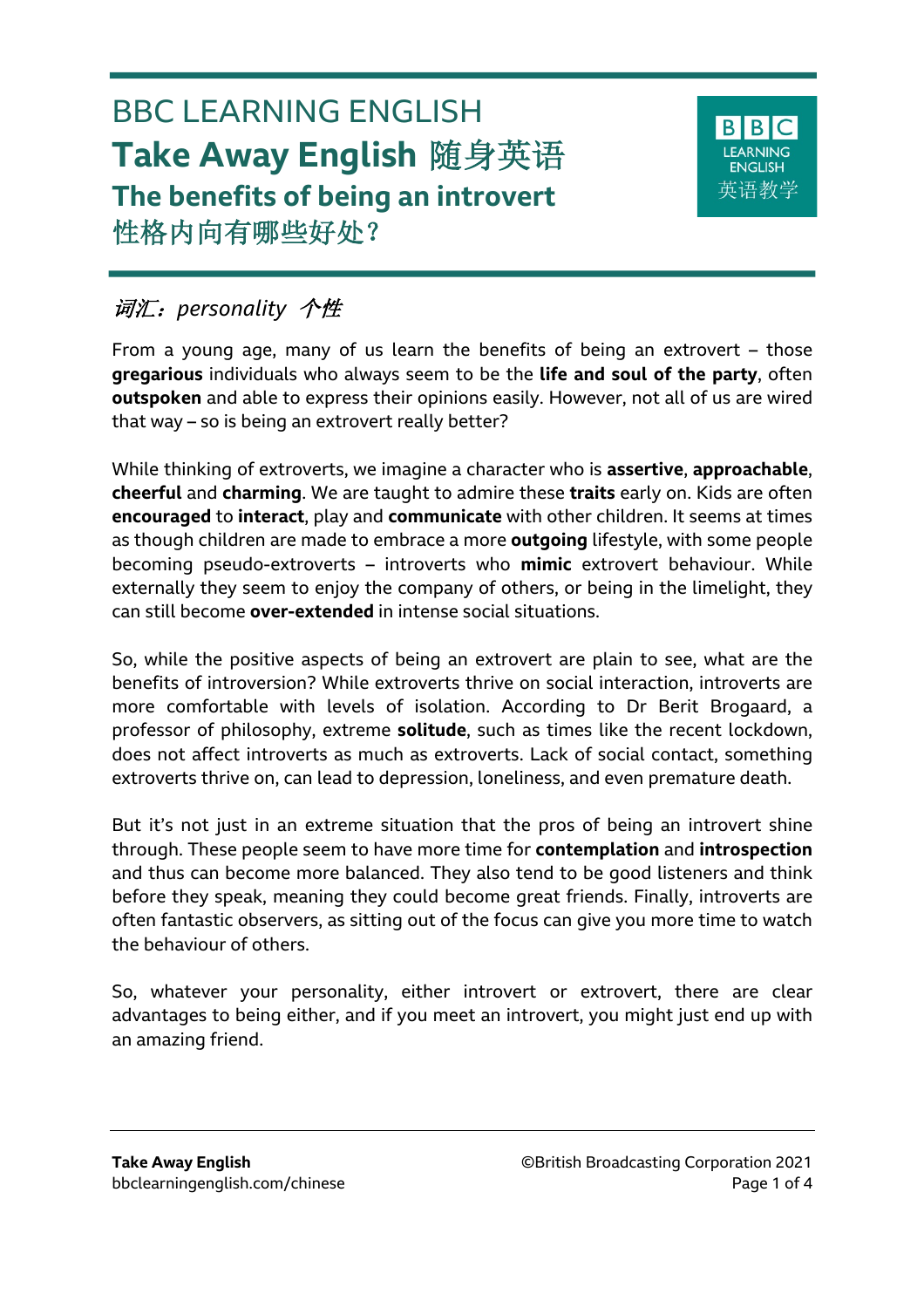| gregarious                 | 爱交际的      |
|----------------------------|-----------|
| life and soul of the party | 社交场合的灵魂人物 |
| outspoken                  | 坦率的,直率的   |
| assertive                  | 坚定自信的     |
| approachable               | 平易近人的     |
| cheerful                   | 乐观开朗的     |
| charming                   | 迷人的       |
| trait                      | (性格) 特点   |
| encourage                  | 鼓励        |
| interact                   | 互动,相互交流   |
| communicate                | 沟通        |
| outgoing                   | 开朗外向的     |
| mimic                      | 模仿        |
| over-extended              | 吃不消, 压力过大 |
| solitude                   | 孤独        |
| contemplation              | 沉思        |
| introspection              | 反思        |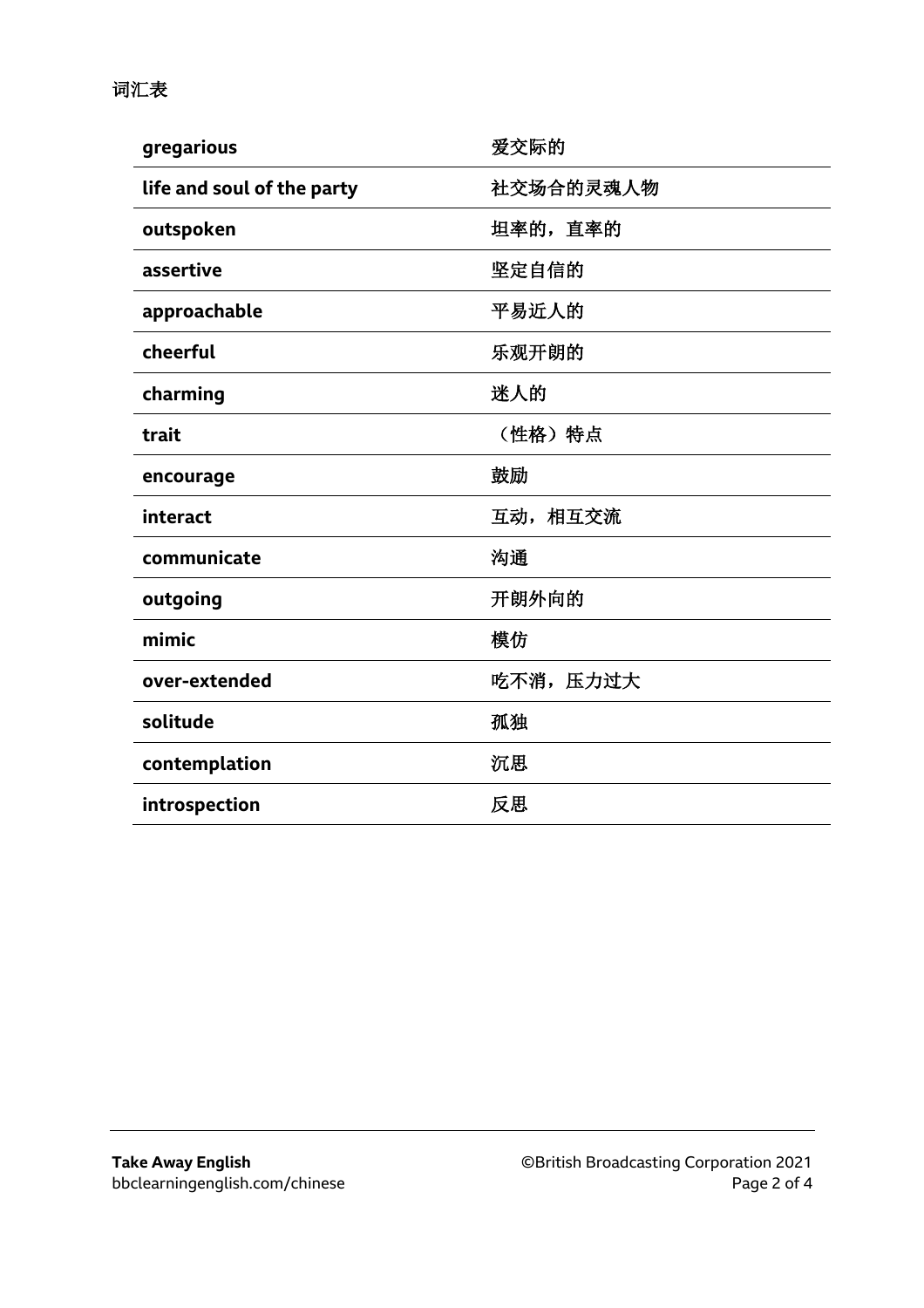# 测验与练习

#### **1.** 阅读课文并回答问题。

- 1. In what ways are children encouraged to be more extroverted?
- 2. What are pseudo-extroverts?
- 3. What are the potential risks of being alone for an extrovert?
- 4. Why can introverts become more balanced?
- 5. Why can introverts be good friends?

#### **2.** 选择意思恰当的单词或词组来完成下列句子。

1. He's so warm and friendly – and he's  $\frac{1}{2}$  all the time.

| cheerful | introspection | solitude | mimic |
|----------|---------------|----------|-------|
|          |               |          |       |

2. Sharon's so easy to talk with – she's really  $\qquad \qquad$ .

| contemplation | approachable | life and soul | encourage |
|---------------|--------------|---------------|-----------|
|               |              |               |           |

3. Our boss always \_\_\_\_\_\_\_\_ us to take a holiday when we need one.

| outgoing | introspection |            |       |  |
|----------|---------------|------------|-------|--|
|          |               | encourages | mimic |  |
|          |               |            |       |  |

4. The child is \_\_\_\_\_\_\_\_\_ his father's speech patterns.

| interact | cheerful | approachable | mimicking |  |
|----------|----------|--------------|-----------|--|
|----------|----------|--------------|-----------|--|

5. I learnt Spanish so I could \_\_\_\_\_\_\_\_ better with my husband's family.

| mimic | over-extend | communicate | -------- |
|-------|-------------|-------------|----------|
|       |             |             |          |